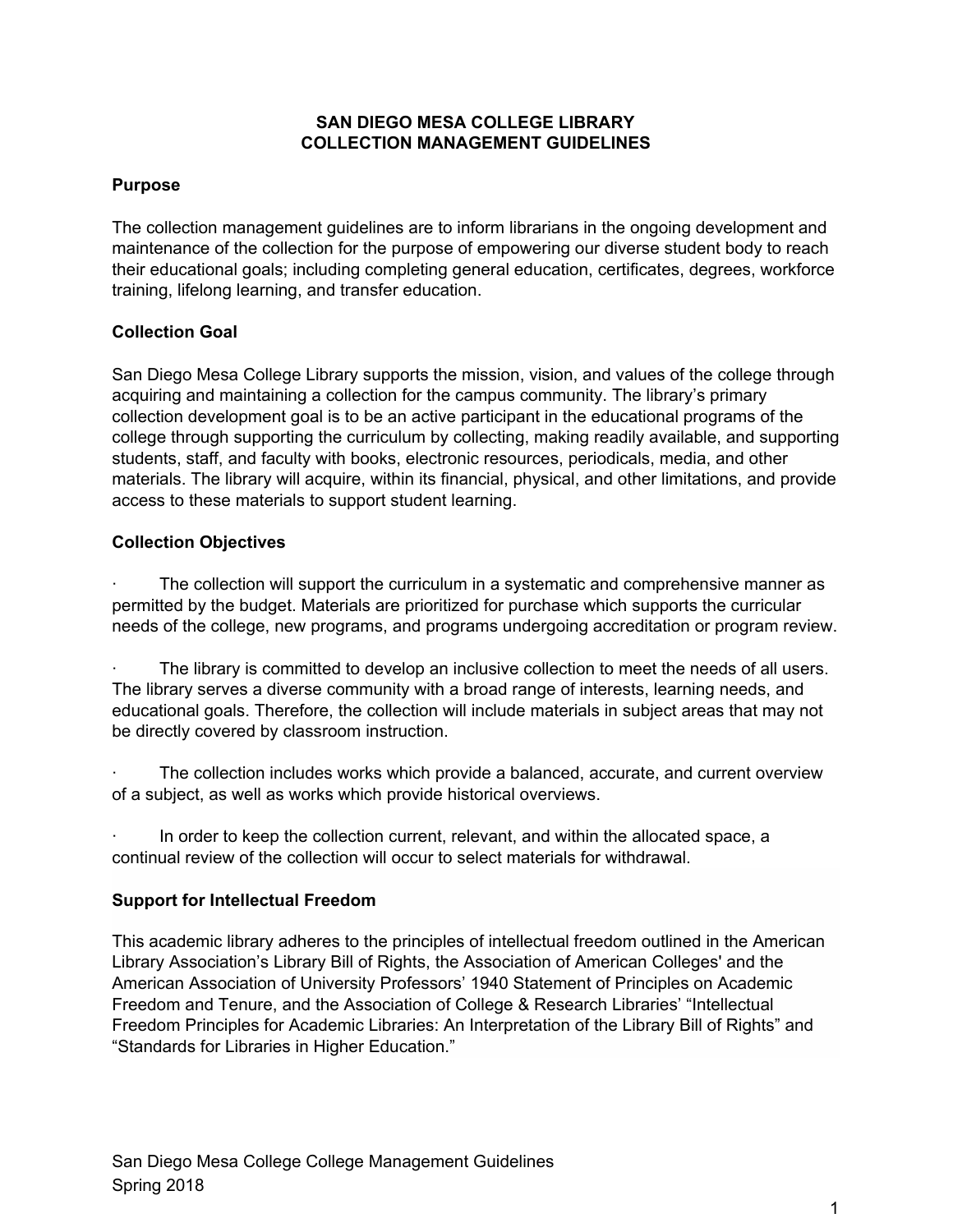## **Library Acquisitions Procedures**

Item selection is done by professional librarians (selectors) with support from the faculty. Each selector is responsible for recommending material for purchase in their assigned subject areas. Selectors may work with their respective faculty members to identify material and make purchasing decisions that best meet the curriculum goals.

### **Selection Guidelines**

The following guidelines are presented to assist library faculty in selecting quality materials for inclusion in the collection. It is recognized that some criteria included are more significant than others and quality of content should be a primary consideration.

General factors to be taken into account for all formats include:

- Relevance of the subject to the curriculum
- Content coverage and depth
- · Appropriateness for the user
- Quality and accuracy
- Reputation of author/publisher
- Timeliness, currency, or permanence, as relevant
- · Contribution to the balance of the overall collection and the SDCCD libraries
- Cost of material, relevant to the budget
- Reviews in professional journals
	- Booklist, Library Journal, Choice, and others
- Low reading level materials for English Speakers of Other Languages are selectively collected
- Materials in obsolete or near-obsolete formats will not be purchased

### Additional factors:

· San Diego Mesa College Library uses EBSCO's Global Online Bibliographic Information (GOBI) online ordering platform. Priority is given to purchase:

CHOICE Outstanding Academic Titles (OAT)

Titles reviewed as "Basic, Essential" for Community Colleges

*The library is committed to supporting our culturally and linguistically diverse population through an inclusive collection.*

- Purchasing materials reflective of the cultural heritage, cultural backgrounds, and social identities of Mesa's populations
- Consideration of historically oppressed, underrepresented, and underserved groups
- Assessing the adequacy of existing collections to ensure they are reflective of the diversity of Mesa's population

Additional criteria:

● Materials which are of limited academic value and are deemed to be deliberately offensive towards elements of the population on the basis of ethnicity, gender, religious, or sexual orientation will not be considered for purchase.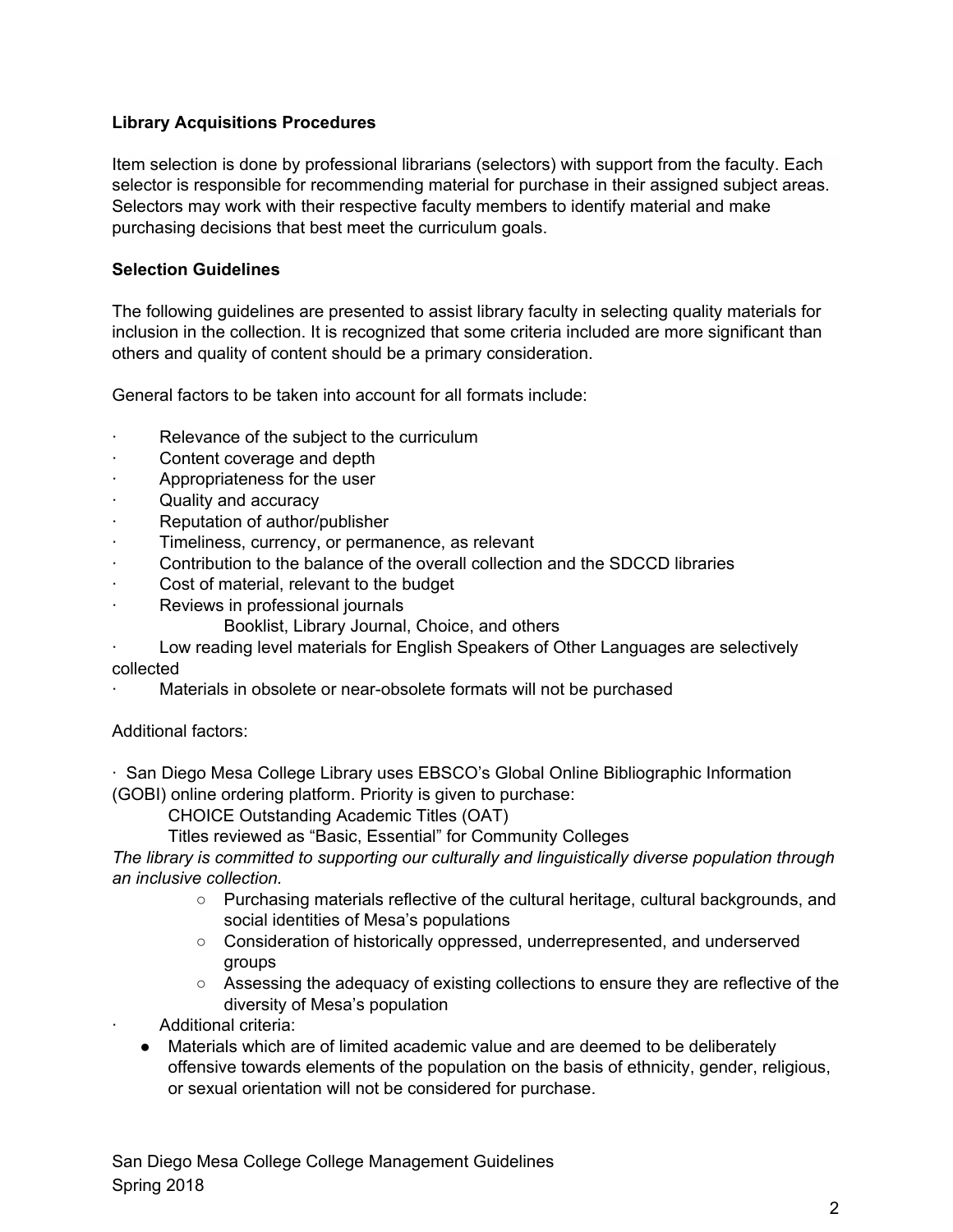- Books with access codes, CDs, or DVDs; workbooks or manuals; loose leaf, spiral bound, or perforated bindings; undersized materials are typically not purchased.
- Test preparation materials or workbooks will not be purchased in print format.
- Materials in languages other than English that do not support the curriculum offered at the college are typically not purchased.
- Multi-volume or reference works will be purchased in electronic format.

## **Responsibility for Selection**

Library faculty are responsible for the selection of library materials. They are qualified by education, training, and experience to select library materials in all formats.

### **Controversial Materials**

The college library supports the free exchange of ideas with collections that provide access to a selection of material on all subjects that support the college's mission. The library provides access in accordance with the American Library Association's Library Bill of Rights, the Freedom to Read Statement, and the Freedom to View Statement. The college library strives to balance access to, and ownership of, information resources that offer the widest possible range of viewpoints. Material will not be excluded because of frankness of language or controversial approach or because the political, moral or religious, sexual, social, economic, or scientific views expressed or because of the race or national origin, politics, or religion of the author.

### **Replacements**

When a record or item is withdrawn because it is lost, stolen, missing, damaged, or worn-out, the Collection Development librarian in conjunction with the liaison librarian will determine if a replacement should be ordered. Replacement materials will be selected using the selection guidelines criteria.

### **Gifts**

The library appreciates the gifts of materials that advance its goals to support the mission and curricular needs of the college. The library retains the right to accept or reject gifts. Gifts are accepted at the discretion of the Collection Development librarian. Gifts with conditions as to their disposition are not accepted. The criteria for adding gifts to the collection are the same as for selection. The library will not appraise materials for income tax purposes, but will acknowledge their receipt. Factors to be weighed in the decision to accept or reject a gift include the inherent value of the material, its relationship to existing collection areas, suitability of the form of material, condition of material, and restrictions placed by the donor. Typically, the library will not accept: damaged or marked up items, or periodicals that are not needed to fill gaps in the collection. Packing and transportation of the gift to the library is the responsibility of the donor.

In instances in which a gift accepted by the library contains materials that are not suitable for the collection, the library reserves the right to dispose of them in the manner it considers appropriate.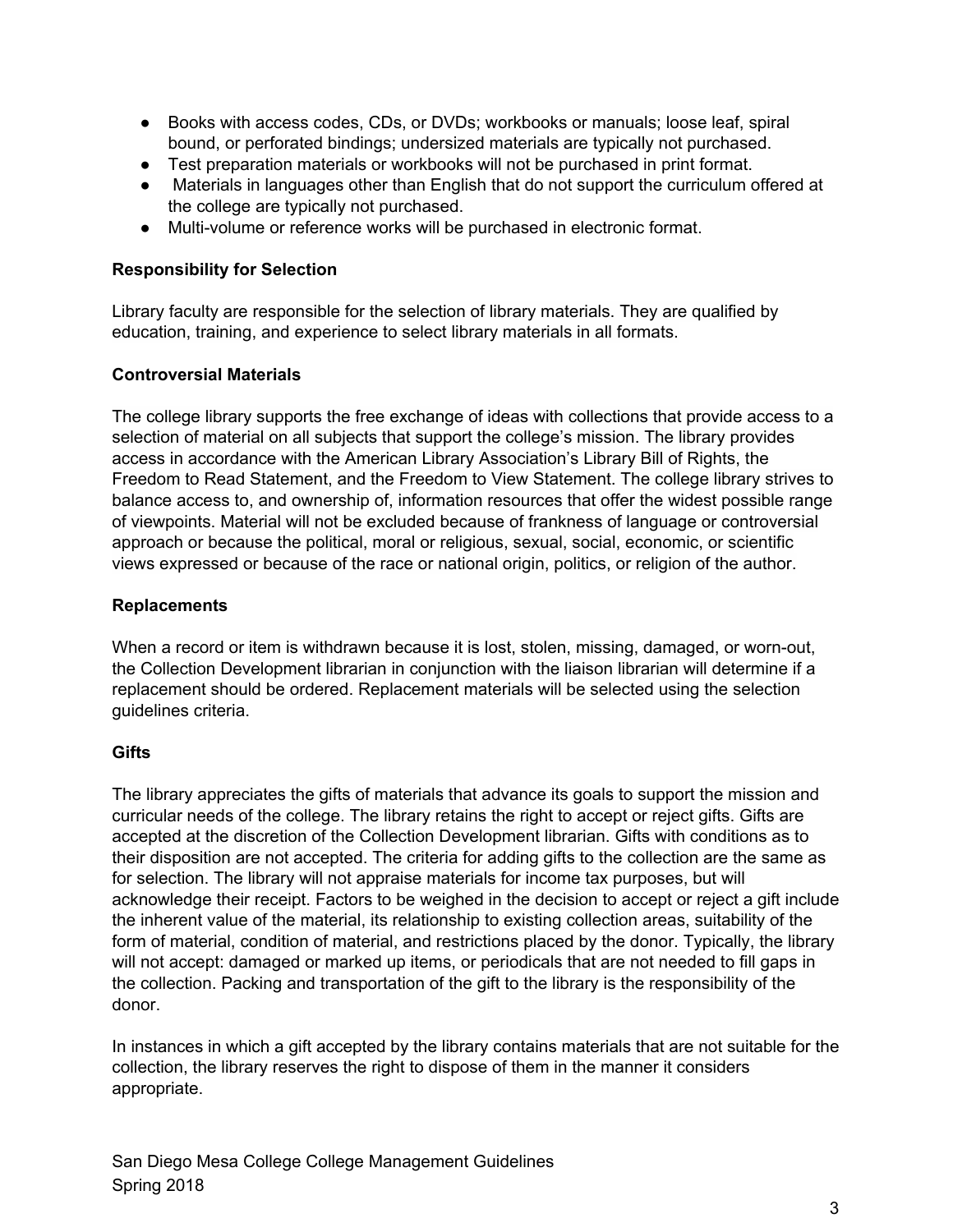The library will send an acknowledgement to each individual who has donated materials to the library.

· Donor must complete the San Diego Community College District form "Gift/Donation Form and Transfer of Title." https://www.sdccd.edu/docs/BusinessServices/Forms/Gift-Donation.pdf

- Librarian and administrators will sign the form and provide it to the district.
- Donor will receive a copy of the form.

# **Collection Maintenance & Weeding**

The library's collection should be reviewed on an ongoing basis to ensure that the collection is meeting the current curriculum, research and informational needs of faculty and students. Materials that no longer meet the needs of the college community may be removed from the collection. Librarians are assigned as liaisons to specific departments, and they are responsible for tracking research trends and working with faculty in their assigned departments to ensure the library's collection is maintained in a manner that meets the research needs of students, faculty, and staff.

Weeding, or the removal or the deselection of obsolete, damaged, unneeded materials is considered an integral part of collection management. This process is important in order to keep the collection current, viable, and useful. Weeding will be an active and continuing process done by librarians to ensure that our collection meets the needs of our students, faculty, and staff. The weeding process is as important to the library collection as the selection process.

The purpose of weeding is to:

· Maintain relevant and up-to-date collection that serves the needs of the students, faculty, and staff.

- Remove books least likely to be used in the future.
- Review collection for content and identify areas where additional titles are needed.
- · Increase circulation.
- Locate books that need to be repaired, rebound, or replaced.
- Save expense of housing materials unnecessarily.
- Become aware of changes in the way the community uses the collection.
- Utilize available space in the best and most economical way.

### Criteria for Weeding

· Content – Books may be in excellent physical condition but contain inaccurate information or be presented in such a way as to warrant weeding. Weeding is based on the following criteria:

- o Superseded editions (i.e. a newer edition is available)
- o Outdated and obsolete information

o Material is deliberately offensive towards elements of the population on the basis of ethnicity, gender, religious, or sexual orientation

o Mediocre writing style, especially materials that were written quickly to meet popular interest that has passed

o Unneeded duplicates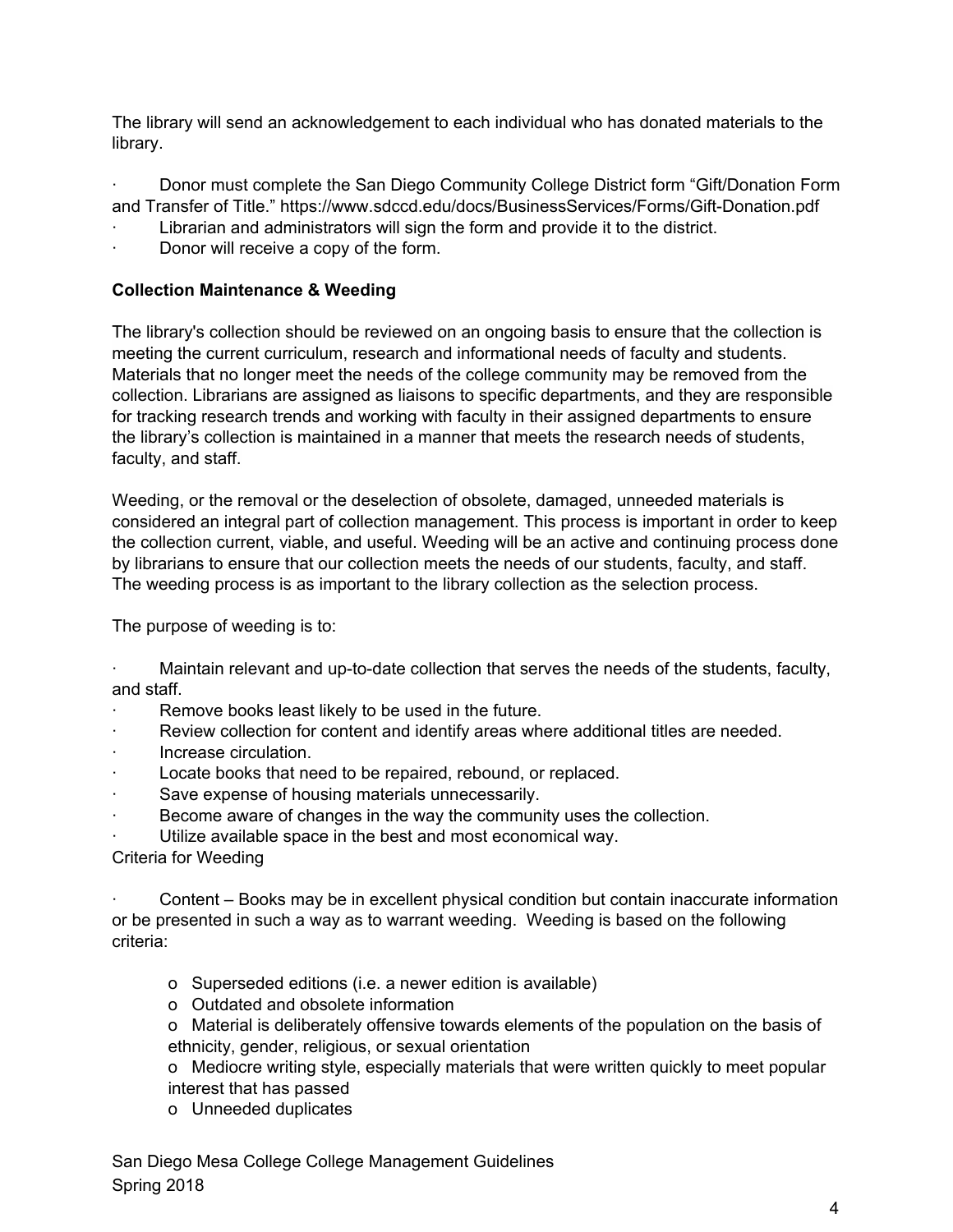- o Dated or inaccurate information
- o Material that has become part of the public domain

· Condition - Materials in poor condition are prime candidates for replacement or removal. Weeding of items which have the following defects:

- o Worn out, ragged items
- o Poorly bound or poorly printed editions
- o Loose, frayed or broken binding
- o Yellow, brittle pages
- o Soiled covers and pages
- o Missing pages and illustrations
- o Marked or highlighted pages
- o Mutilation or damage
- o Media in obsolete formats

· Circulation - Circulation reports on specific call number ranges across the print collection show the frequency of circulation and/or the most recent date the item has circulated. Weeding may be considered for the following:

- o Books over 20 years of age that have not circulated within the last 5 years.
- o Books that have not circulated in the last 10 years.

Note: Exceptions may be made for those works which are classics or standard works in their respective disciplines or where another equivalent source is unavailable.

San Diego Mesa College Library follows the guidelines outlined in CREW https://www.tsl.texas.gov/sites/default/files/public/tslac/ld/ld/pubs/crew/crewmethod12.pdf

#### **Electronic Resources**

Electronic resources include, but are not limited to: databases, electronic journals, streaming video, and ebooks. These resources may be accessed on and off campus. In most cases a significant annual or recurring subscription fees are paid to provide access to these resources.

In addition to considerations of the same content criteria for selection as other formats, electronic resources must also meet additional criteria to ensure accessibility and usability. Evaluation of these resources may include trials, comparing similar products, demonstrations, consulting reviews, and consulting with discipline faculty. Library faculty will make evaluative decisions based on the following:

- ADA and 508 Compliance
- Completeness of full-text content
- User-friendly interfaces (searching, limiting, printing, downloading)
- Addresses gaps in the collection
- Offers greater currency, more extensive, accurate, and authoritative content
- Compatible with campus technology infrastructure
- Provides local and remote access

San Diego Mesa College College Management Guidelines Spring 2018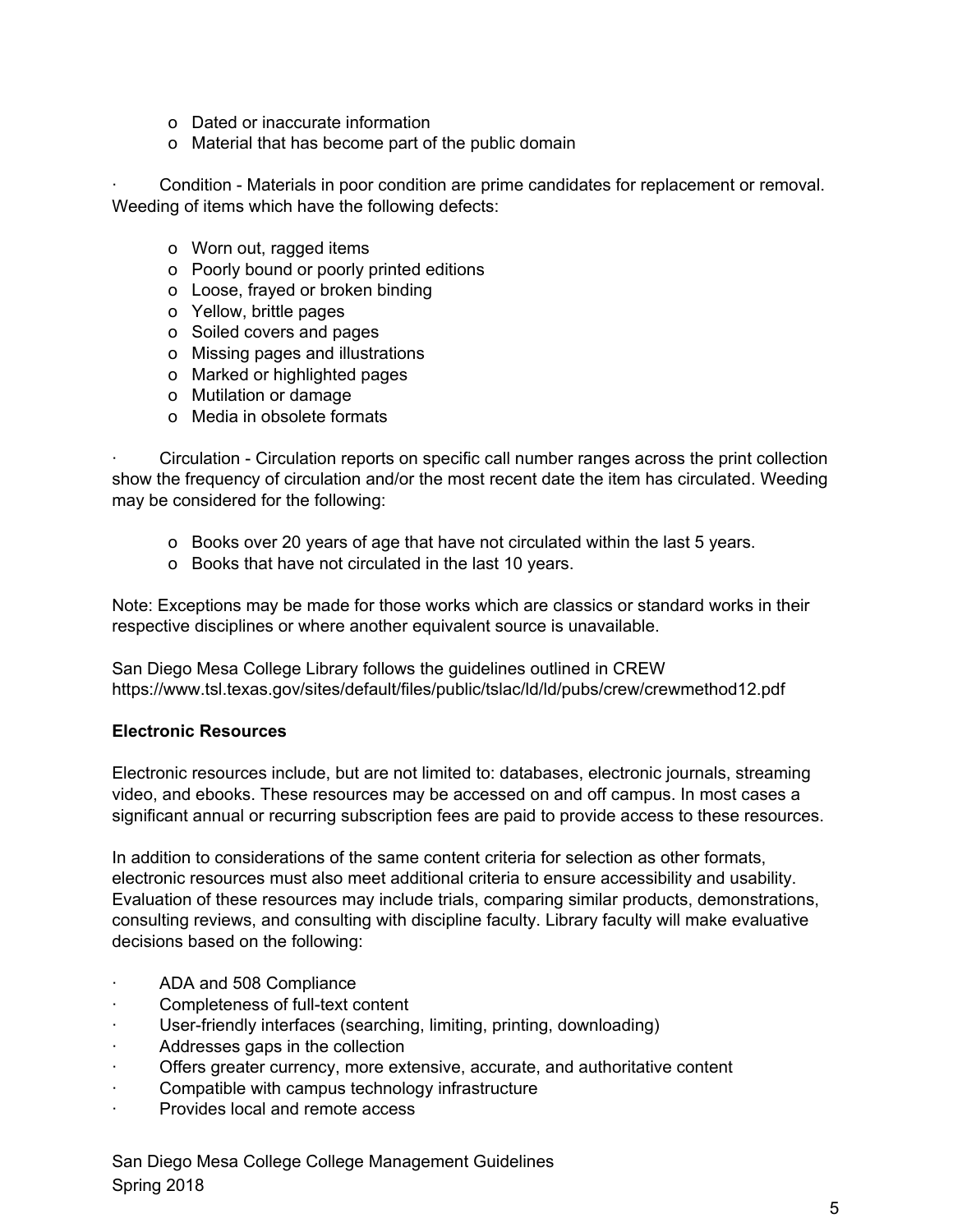- · Includes MARC records at no additional cost
- · Provides access for an unlimited number of simultaneous users
- Licensing agreement terms acceptable to the library and college
- · Reliable vendor with documentation, training, and effective customer support
- Provides updates in a timely manner
- · Useful and relevant statistics

## **Periodical Subscriptions**

Print and electronic periodical subscriptions represent ongoing financial commitments for the library. These resources are costly to subscribe to, and can be costly to store or maintain. Priority will be given to titles that: are directly related to curriculum and programs, represent new subjects or new areas of focus for the curriculum, will be used by more than one department or program, are required for accreditation, are indexed in at least one database to which the library already subscribes. Subscriptions which meet cultural, intellectual, and general information needs will also be considered. Electronic subscriptions will be preferred over print, however functionality and completeness of online material will be considered when making subscription decisions.

Space is limited and not all print periodicals can be permanently retained. Consequently, a retention schedule for each print title is determined. The criteria for retention are: enduring value of the information in the periodical, utilization by students and staff, and space requirements.

### **Audiovisual Materials**

Access to audiovisual materials is provided through Mesa's membership to the San Diego and Imperial Counties Community College Learning Resources Coopertive (SDICCCLRC) where each of the nine member colleges has access to the entire collection. Each member campus has a budget which is determined by an agreed upon funding mechanism. These funds support streaming media services.

There is a finite amount space and physical items will be reviewed on a regular basis. The criteria to determine which materials will be withdrawn from the collection include: format, whether the material is closed-captioning, usage, and physical condition.

## **Archives**

Materials in the Archive & Special Collections are fragile, unique, or of special collecting interest. They are a non-circulating collection consisting of materials published and/or created by San Diego Mesa College or San Diego Community College District. Many of these materials such as: books, periodicals, manuscripts, documents, photographs, prints, postcards, memorabilia, scrapbooks and transcribed oral histories are original and cannot be replaced.

### **Reconsideration**

All complaints and/or comments shall be presented in writing for review before any action will be taken regarding library material (see Request for Reconsideration form).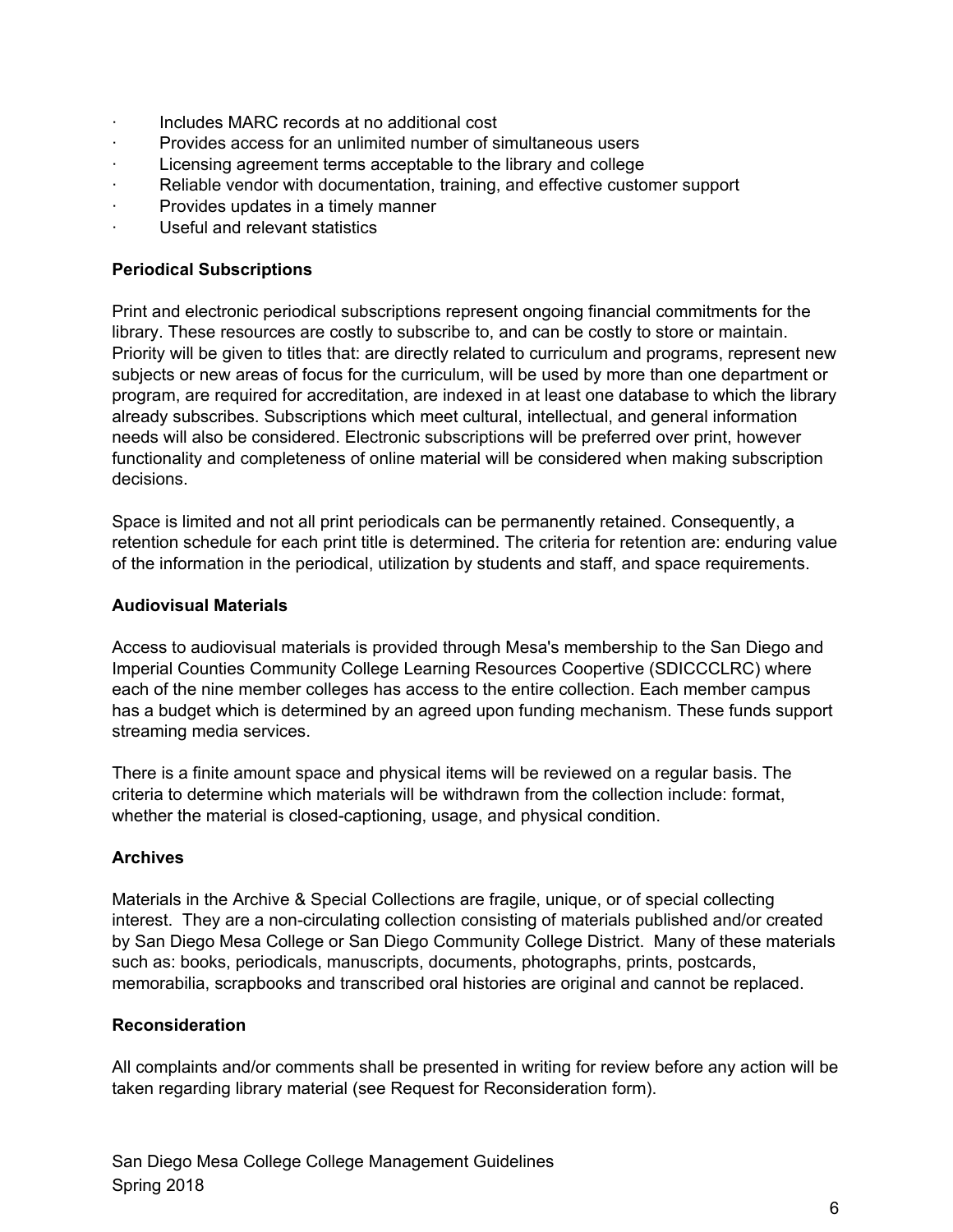When a reconsideration is received concerning the merits of materials in the library, it shall be addressed first to the Collection Development Librarian. The Collection Development Librarian may refer the matter to a meeting of the library faculty for consideration and action. This group shall advise the Dean of the School of Learning Resources and Instructional Support, the Vice President of Instruction, the College President, and the Board of Trustees of any reconsideration requests received and the disposition of the request.

## **Guidelines Revision**

It is recommended that this document be reviewed and updated at least once every 5 years.

## **Guidelines Approved**

This document was reviewed, and approved by the Mesa Library faculty April 11, 2018.

Lisa Burgert, Collection Development/Open Educational Resources Librarian Alison Gurganus, LRAS Chair, Online Services and Acting Instruction Librarian Tassanee Chitcharoen, Technical Services Librarian Sean Flores, Electronic Services Librarian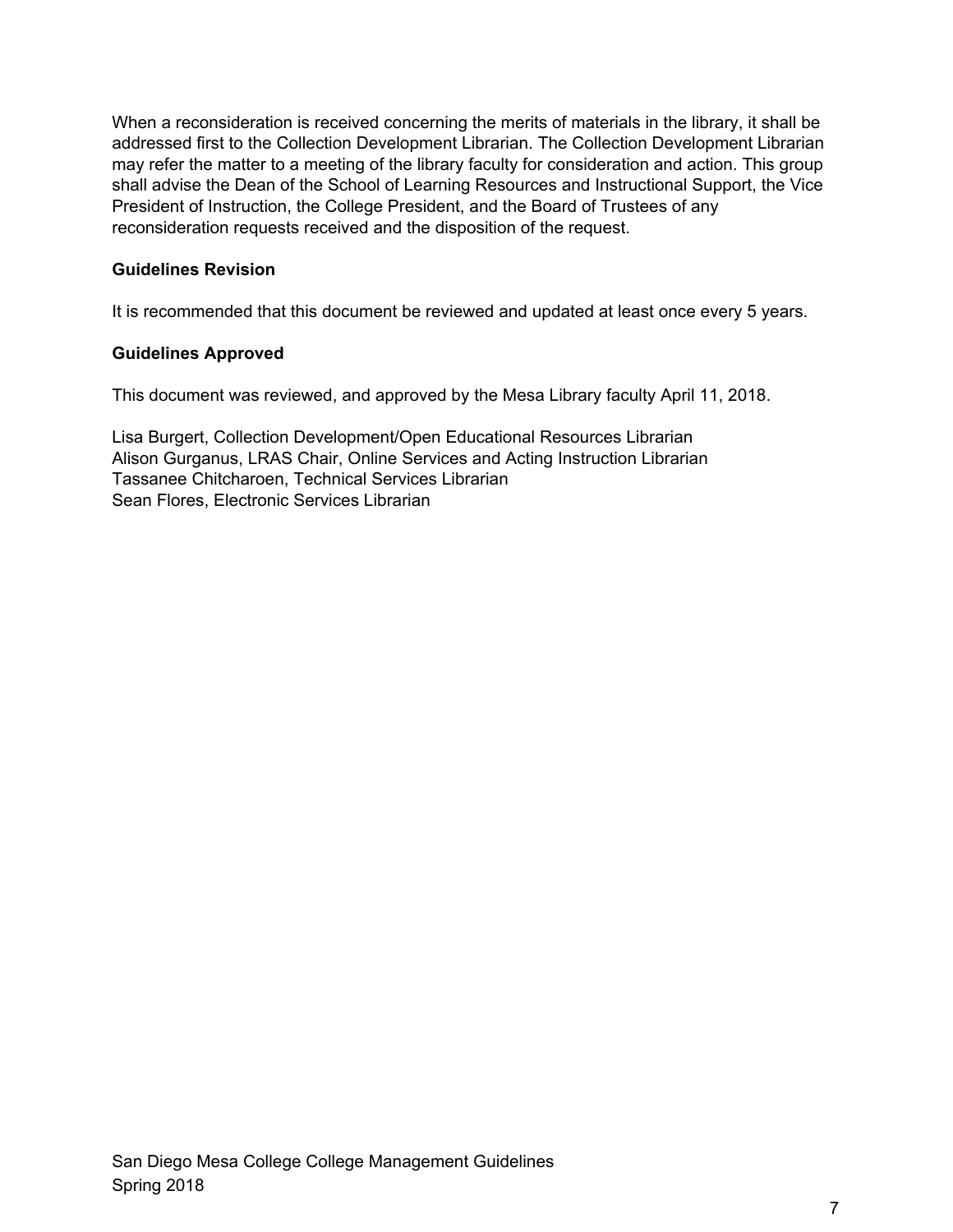## **REQUEST FOR RECONSIDERATION OF LIBRARY MATERIALS FORM**

Date:

Name:

Contact Information.

- Phone:
- Email:

Please check which one applies.

| Currently enrolled student: | ⊡Mesa | □ Miramar | $\Box$ City |
|-----------------------------|-------|-----------|-------------|
| Faculty or staff member:    | □Mesa | □ Miramar | $\Box$ Citv |
| Community member: $\Box$    |       |           |             |

Complainant represents:

□Self □Group or organization

If a group or organization: name, address and phone

I have read the San Diego Mesa Collection Management Guidelines. □Yes □No

Information about item.

Author: Title: Call number of print source: Online source (for example an ebook without a call number):

Reason for request for reconsideration of material(s) from the San Diego Mesa Library Collection. Please be specific in stating your concerns. Please read the San Diego Mesa Library Collection Management Guidelines before completing this form. Please address the following questions: to what specifically do you object, did you read or watch the entire item, and have you read the reviews of this material by professional critics.

\_\_\_\_\_\_\_\_\_\_\_\_\_\_\_\_\_\_\_\_\_\_\_\_\_\_\_\_\_\_\_\_\_\_\_\_\_\_\_\_\_\_\_\_\_\_\_\_\_\_\_\_\_\_\_\_\_\_\_\_\_\_\_\_\_\_\_\_\_\_

Signature of complainant Date